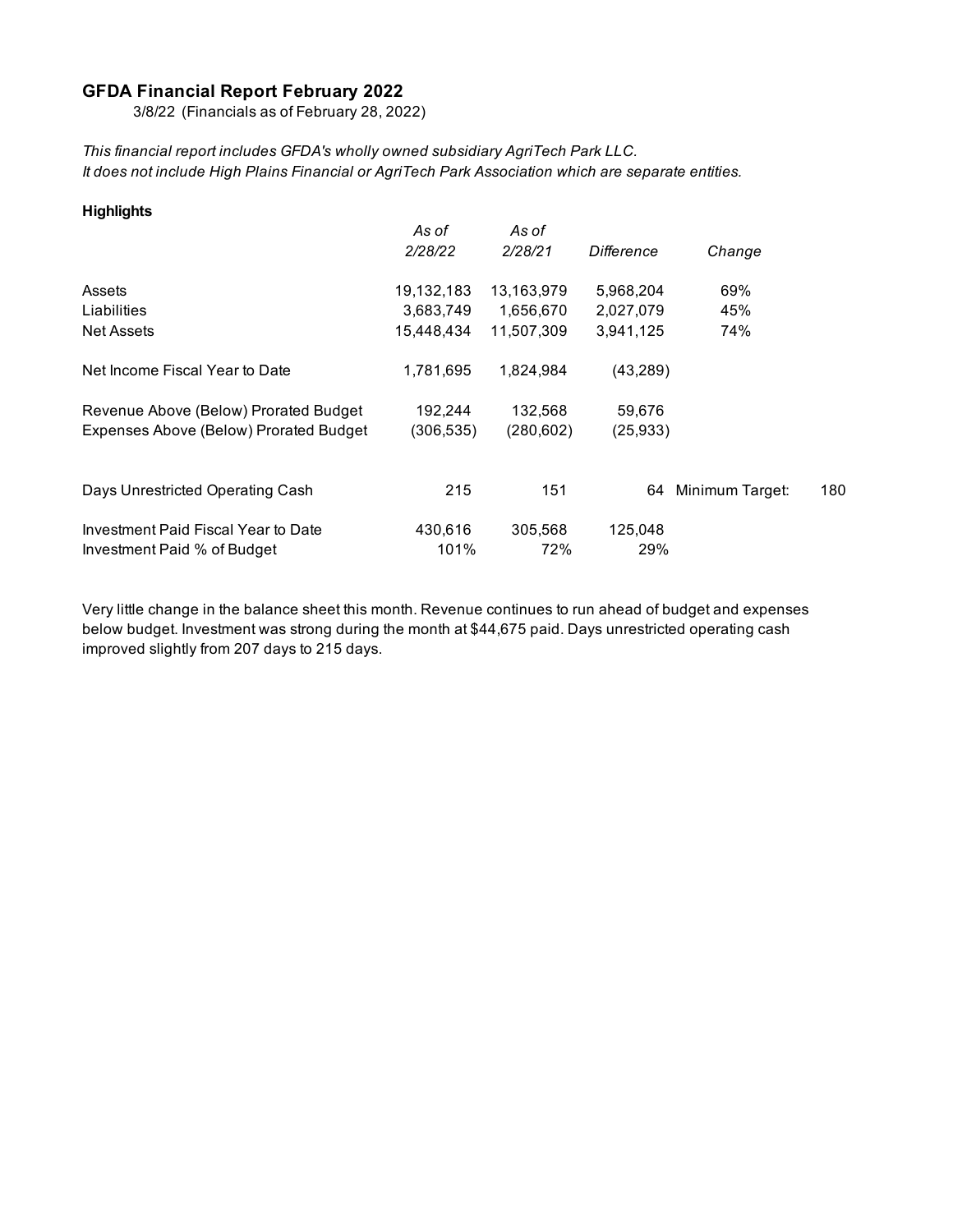### **GFDA Balance Sheet February 28, 2022**

|                                                          | February 28      | June 30,         |  |
|----------------------------------------------------------|------------------|------------------|--|
|                                                          | 2022             | 2021             |  |
| <b>Current Assets</b>                                    |                  |                  |  |
| Cash and Cash Equivalents                                | \$<br>2,919,182  | \$<br>1,570,399  |  |
| Cash Restricted For Loans and Grants                     | 1,423,465        | 2,116,563        |  |
| Accounts Receivable                                      | 155,995          | 103,246          |  |
| <b>Accrued Interest Receivable</b>                       | 200,162          | 71,595           |  |
| Due from High Plains Financial                           | 1,309            | 733              |  |
| Current Portion of Loans Receivable (Net of Allowance    |                  |                  |  |
| for Doubtful Loans of \$56,538)                          | 2,870,107        | 2,820,338        |  |
| <b>Total Current Assets</b>                              | 7,570,219        | 6,682,874        |  |
| AgriTech TIF Receivable - Long-Term Assets               | 104,129          | 110,841          |  |
| Lease Right-of-Use                                       | 886,922          | 913,688          |  |
| Office Furniture and Equipment - Net                     | 53,463           | 66,104           |  |
| Noncurrent Portion of Loans Receivable (Net of Allowance |                  |                  |  |
| for Doubtful Loans of \$1,052,837)                       | 10,517,450       | 8,648,273        |  |
| <b>Total Assets</b>                                      | \$<br>19,132,183 | \$<br>16,421,780 |  |
| <b>Current Liabilities</b>                               |                  |                  |  |
| <b>Accounts Payable</b>                                  | \$<br>44,361     | \$<br>12,819     |  |
| <b>Accrued Liabilities</b>                               | 157,076          | 119,910          |  |
| Current Portion of Notes Payable                         | 118,436          | 146,878          |  |
| Lease-Portage Building                                   | 40,993           | 40,317           |  |
| Deferred Grant Revenues                                  | 0                | 0                |  |
| Funds Held in Trust                                      | 13,463           | 14,140           |  |
| <b>Total Current Liabilities</b>                         | 374,331          | 334,064          |  |
| Noncurrent Notes Payable                                 |                  |                  |  |
| MDOC - Microloan Note Payable                            | 500,000          | 500,000          |  |
| Enterprise Fund - CDFI 2020FA                            | 280,975          | 280,975          |  |
| MBOI-IRP-CDFI Match loan                                 | 280,975          | 280,975          |  |
| USDA-IRP                                                 | 316,592          | 344,980          |  |
| MBOI-IRP                                                 | 80,856           | 83,816           |  |
| Cnote Group, Inc                                         | 1,001,276        | 0                |  |
| Lease-Portage Building                                   | 848,732          | 876,178          |  |
| First Interstate Bank Loan-#628                          | 12               | 54,052           |  |
| <b>Total Noncurrent Liabilities</b>                      | 3,309,418        | 2,420,977        |  |
| <b>Total Liabilities</b>                                 | 3,683,749        | 2,755,041        |  |
| <b>Net Assets</b>                                        |                  |                  |  |
| Beginning of Year                                        | 13,666,739       | 9,682,329        |  |
| Increase (Decrease) in Net Assets - Current Year         | 1,781,695        | 3,984,410        |  |
| <b>Total Net Assets</b>                                  | 15,448,434       | 13,666,739       |  |
| <b>Total Liabilities and Net Assets</b>                  | \$<br>19,132,183 | \$<br>16,421,780 |  |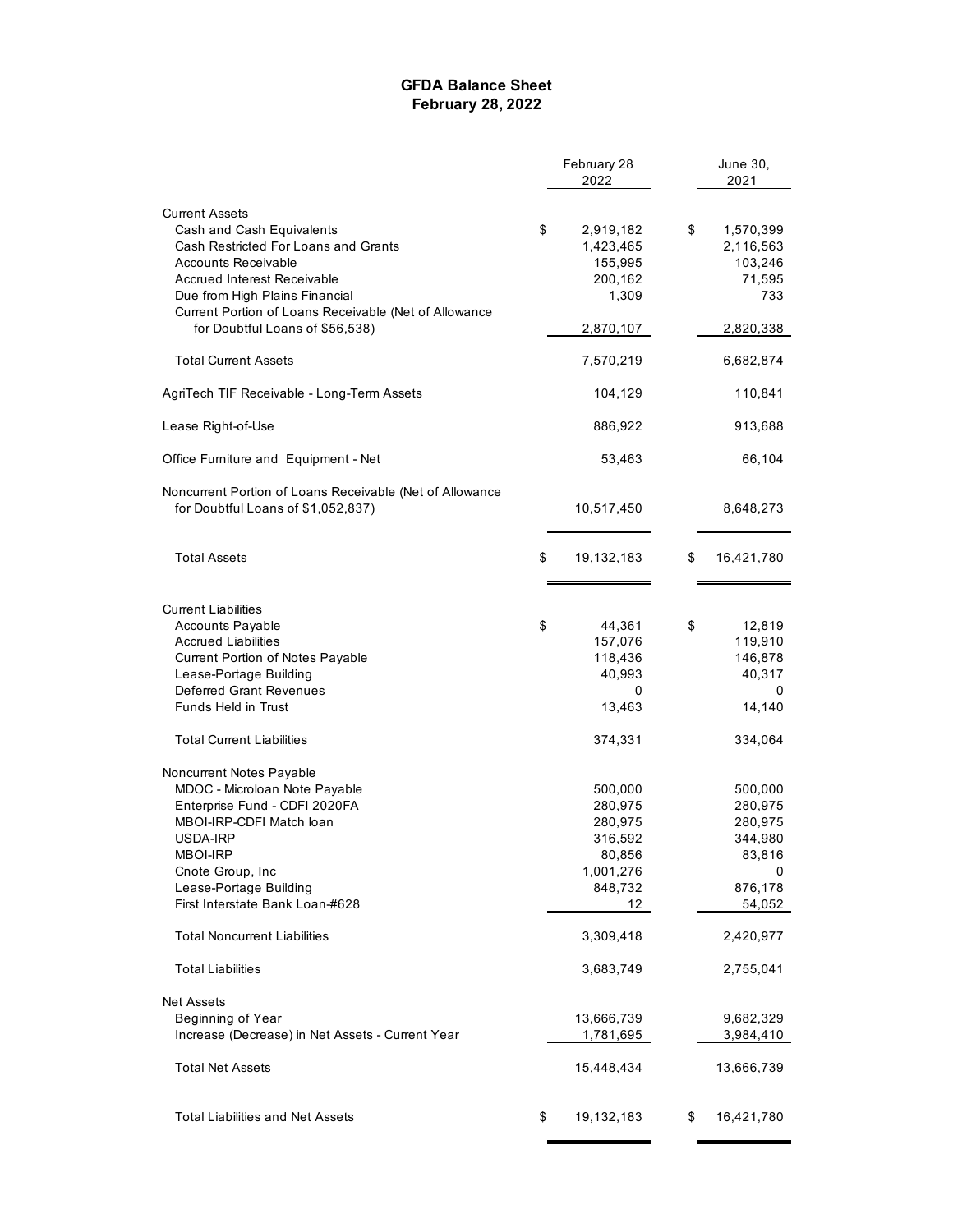## **GFDA INCOME/EXPENSE February 28, 2022**

|                                    |             |           |               | % of               |           |           |
|------------------------------------|-------------|-----------|---------------|--------------------|-----------|-----------|
| 8                                  |             | FY Total  |               | <b>Budget</b>      |           | Over      |
|                                    | Feb         | Through   | FY 2022       | <b>Fiscal Year</b> | FY 2022   | (Under)   |
|                                    | 2022        | 2/28/22   | <b>Budget</b> | to Date            | Prorated  | Budget    |
| <b>REVENUE</b>                     |             |           |               |                    |           |           |
| Investment                         | 44,675      | 430,616   | 425,000       | 101%               | 283,333   | 147,283   |
|                                    |             |           |               |                    |           |           |
| <b>GENERATED REVENUE</b>           |             |           |               |                    |           |           |
| AgriTech Park                      | 0           | 0         | 0             | #DIV/0!            | 0         | 0         |
| AgriTech Park TIF Reimbursement    | 0           | 167,637   | 514,137       | 33%                | 167,637   | 0         |
| <b>BID</b>                         | 2,917       | 23,334    | 35,000        | 67%                | 23,333    | 0         |
| FADC, PTAC & SBDC                  |             |           |               |                    |           |           |
| Food & Ag Development Center       | 5,963       | 47,702    | 65,000        | 73%                | 43,333    | 4,368     |
| <b>Specialty Crop Block Grant</b>  | 5,476       | 10,952    | 0             | #DIV/0!            | 0         | 10,952    |
| <b>Procurement Tech Assistance</b> | 6,307       | 49,692    | 77,000        | 65%                | 51,333    | (1,641)   |
| <b>Small Business Dev Center</b>   | 10,760      | 83,253    | 129,117       | 64%                | 86,078    | (2,825)   |
| <b>SBDC COVID</b>                  | $\mathbf 0$ | 63,582    | 35,000        | 182%               | 56,000    | 7,582     |
| SBDC Program Income                | 475         | 1,540     | 5,000         | 31%                | 3,333     | (1,793)   |
| FADC, PTAC & SBDC Total            | 28,980      | 256,720   | 311,117       | 83%                | 240,078   | 16,642    |
|                                    |             |           |               |                    |           |           |
| <b>HPF Management</b>              | 0           | 17,000    | 80,000        | 21%                | 53,333    | (36, 333) |
| Lending Interest & Fees            | 70,461      | 558,634   | 789,000       | 71%                | 526,000   | 32,634    |
| <b>Project Grants</b>              |             |           |               |                    |           |           |
| <b>Brownfield RLF</b>              | 0           | 0         | 0             | #DIV/0!            | 0         | 0         |
| <b>Brownfield Assess FY21</b>      | 5,522       | 66,930    | 100,000       | 67%                | 66.667    | 263       |
| EDA COVID RLF Admin                | 22,224      | 166,540   | 240,000       | 69%                | 160,000   | 6,540     |
| <b>CDFI Rapid Response</b>         | 0           | 192,000   | 192,000       | 100%               | 192,000   | 0         |
| <b>Project Grants Total</b>        | 27,746      | 425,470   | 532,000       | 80%                | 418,667   | 6,803     |
|                                    |             |           |               |                    |           |           |
| <b>Client Grant Management</b>     | 0           | 0         | 0             | #DIV/0!            | 0         | 0         |
| <b>Events and Miscellaneous</b>    | 0           | 23,548    | 0             | #DIV/0!            | 0         | 23,548    |
| Sponsorship                        | 0           | 5,000     | 5,000         | 100%               | 3,333     | 1,667     |
| <b>Generated Revenue Total</b>     | 130,104     | 1,477,343 | 2,266,254     | 65%                | 1,432,382 | 44,961    |
|                                    |             |           |               |                    |           |           |
| Loan Capital Grants                |             |           |               |                    |           |           |
| EDA COVID RLF                      | 0           | 902,460   | 902,550       | 100%               | 902,460   | 0         |
| <b>Brownfield RLF</b>              | 0           | 0         | 0             | #DIV/0!            | 0         | 0         |
| <b>CDFI Rapid Response</b>         | 0           | 1,088,000 | 1,088,000     | 100%               | 1,088,000 | 0         |
| Loan Capital Grants Total          | 0           | 1,990,460 | 1,990,550     | 100%               | 1,990,460 | $\Omega$  |
| <b>Total Revenue</b>               | 174,779     | 3,898,419 | 4,681,804     | 83%                | 3,706,175 | 192,244   |
|                                    |             |           |               |                    |           |           |
| <b>EXPENSE</b>                     |             |           |               |                    |           |           |
| Staff                              |             |           |               |                    |           |           |
| Salaries and Wages                 | 107,497     | 732,326   | 1,213,758     | 60%                | 809,172   | (76, 846) |
| Payroll Expenses & Benefits        | 26,882      | 199,644   | 355,288       | 56%                | 236,859   | (37, 215) |
| Professional Development           | 5,058       | 48,945    | 49,350        | 99%                | 32,900    | 16,045    |
|                                    | 139,437     | 980,915   | 1,618,396     | 61%                | 1,078,931 | (98, 016) |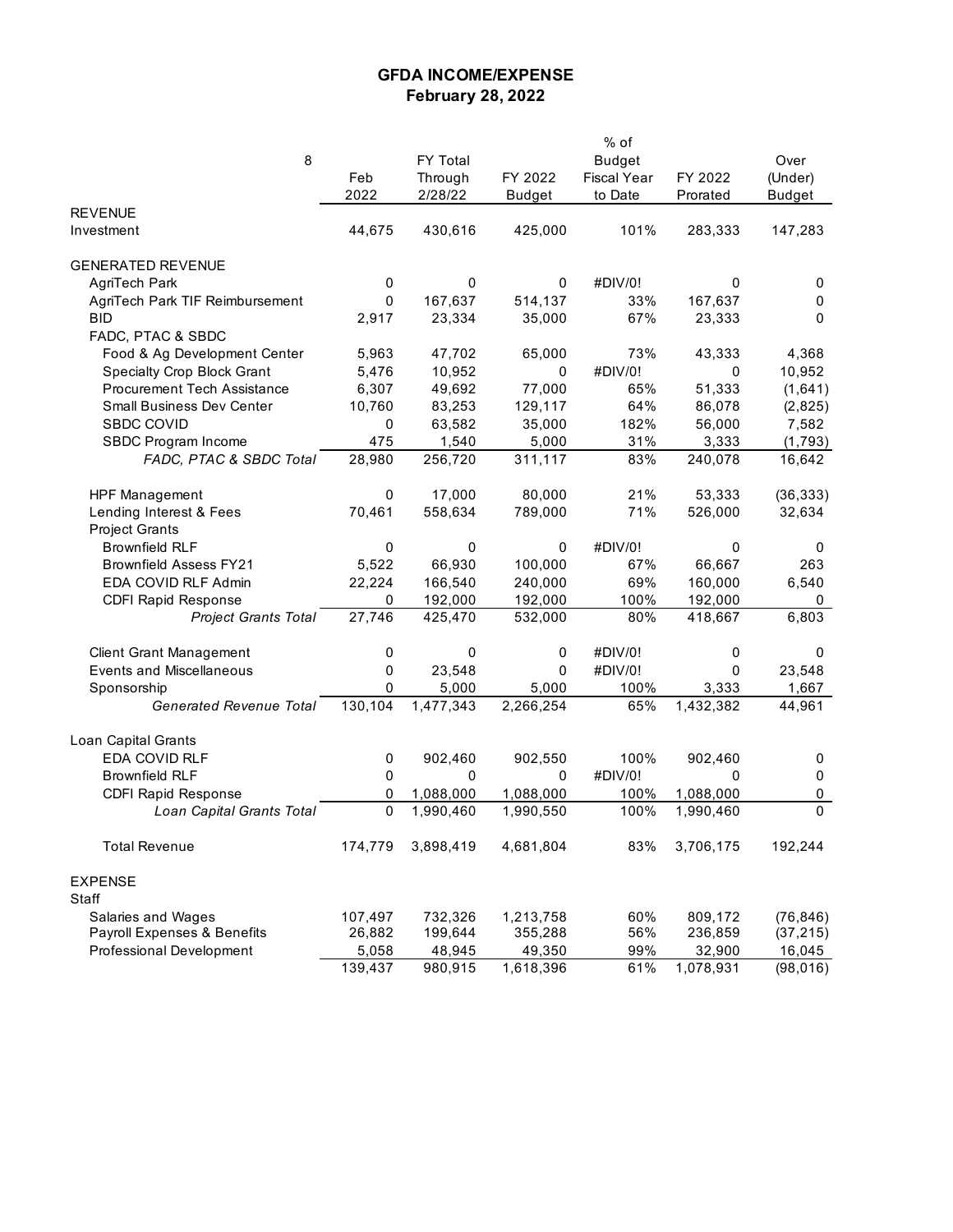### **GFDA INCOME/EXPENSE February 28, 2022**

|                                           |           | FY Total    |               | % of Budget        |          | Over          |
|-------------------------------------------|-----------|-------------|---------------|--------------------|----------|---------------|
|                                           | Feb       | Through     | FY 2022       | <b>Fiscal Year</b> | FY 2022  | (Under)       |
|                                           | 2022      | 2/28/22     | <b>Budget</b> | to Date            | Prorated | <b>Budget</b> |
| Operations                                |           |             |               |                    |          |               |
| Auto                                      | 899       | 7,193       | 11,124        | 65%                | 7,416    | (223)         |
| Communication                             | 1,621     | 13,669      | 22,000        | 62%                | 14,667   | (997)         |
| Depreciation                              | 2,607     | 20,873      | 28,840        | 72%                | 19,227   | 1,647         |
| Fundraising                               | 91        | 323         | 3,605         | 9%                 | 2,403    | (2,080)       |
| Insurance                                 | $\pmb{0}$ | 19,301      | 19,570        | 99%                | 13,047   | 6,254         |
| Meetings & Events                         | 0         | 4,671       | 15,965        | 29%                | 10,643   | (5,972)       |
| Office                                    | 3,695     | 31,739      | 75,190        | 42%                | 50,127   | (18, 388)     |
| <b>Operating Debt Interest &amp; Fees</b> | 2,242     | 19,320      | 18,540        | 104%               | 12,360   | 6,960         |
| <b>Professional Fees</b>                  | 2,603     | 30,950      | 71,200        | 43%                | 47,467   | (16, 517)     |
| Supplies, Computing & Copying             | 2,065     | 20,025      | 35,200        | 57%                | 23,467   | (3, 442)      |
| Miscellaneous                             | 1,689     | 17,088      | 17,500        | 98%                | 11,667   | 5,422         |
|                                           | 17,513    | 185,153     | 318,734       | 58%                | 212,489  | (27, 337)     |
| <b>Business Development</b>               |           |             |               |                    |          |               |
| Marketing                                 |           |             |               |                    |          |               |
| <b>GFDA Events</b>                        | 0         | 5,390       | 18,000        | 30%                | 12,000   | (6,610)       |
| Conf & Trade Show Registrations           | 0         | 2,415       | 25,000        | 10%                | 16,667   | (14, 252)     |
| Advertising                               | 79        | 2,378       | 12,000        | 20%                | 8,000    | (5,622)       |
| <b>Marketing Materials</b>                | 0         | 2,870       | 25,000        | 11%                | 16,667   | (13, 797)     |
|                                           | 79        | 13,053      | 80,000        | 16%                | 53,333   | (40, 280)     |
| Partnerships/Memberships                  |           |             |               |                    |          |               |
| Membership & Dues                         | 1,589     | 22,430      | 24,000        | 93%                | 16,000   | 6,430         |
| Partnerships                              | 0         | 7,500       | 9,500         | 79%                | 6,333    | 1,167         |
| Women's Business Center                   | 0         | 0           | 13,552        | 0%                 | 9,035    | (9,035)       |
| <b>Entrepreneur Mentor Network</b>        | 0         | $\mathbf 0$ | 5,000         | 0%                 | 3,333    | (3, 333)      |
| <b>Online System Subscriptions</b>        | 2,494     | 37,819      | 45,000        | 84%                | 30,000   | 7,819         |
|                                           | 4,083     | 67,748      | 97,052        | 70%                | 64,701   | 3,047         |
| <b>Professional Fees</b>                  |           |             |               |                    |          |               |
| <b>Content Providers</b>                  | 0         | 0           | 20,000        | 0%                 | 13,333   | (13, 333)     |
| <b>Client Sevices</b>                     | 0         | 3,720       | 0             | #DIV/0!            | 0        | 3,720         |
| Photography & Videography                 | 0         | 22,051      | 25,000        | 88%                | 16,667   | 5,384         |
| Web & Graphic Design                      | 2,702     | 11,440      | 40,000        | 29%                | 26,667   | (15, 227)     |
| <b>Lead Generation</b>                    | 4,475     | 49,723      | 110,000       | 45%                | 73,333   | (23, 610)     |
|                                           | 7,177     | 86,934      | 195,000       | 45%                | 130,000  | (43,066)      |
| Publications                              | 39        | 962         | 3,000         | 32%                | 2,000    | (1,038)       |
| Travel                                    | 2,542     | 20,412      | 50,000        | 41%                | 33,333   | (12, 921)     |
| <b>Business Development Total</b>         | 13,920    | 189,109     | 425,052       | 44%                | 283,368  | (94, 259)     |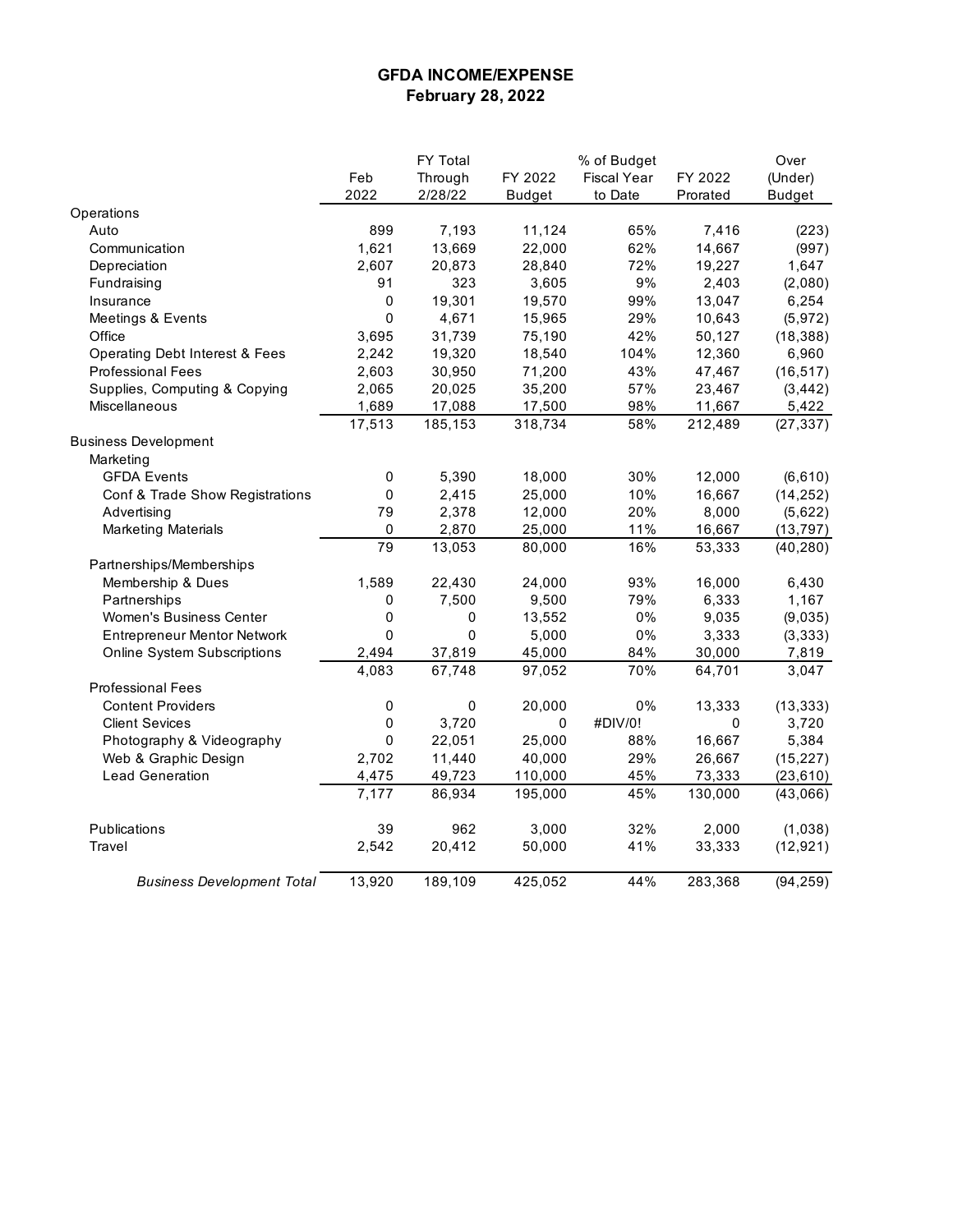### **GFDA INCOME/EXPENSE February 28, 2022**

|                                                                |                | FY Total                |                            | % of Budget        |           | Over          |
|----------------------------------------------------------------|----------------|-------------------------|----------------------------|--------------------|-----------|---------------|
|                                                                | Feb            | Through                 | FY 2022                    | <b>Fiscal Year</b> | FY 2022   | (Under)       |
|                                                                | 2022           | 2/28/22                 | <b>Budget</b>              | to Date            | Prorated  | <b>Budget</b> |
| Lending                                                        |                |                         |                            |                    |           |               |
| Allowance For Loan Losses                                      | 0              | 0                       | 200,000                    | 0%                 | 0         | 0             |
| Loan Capital Interest                                          | 3,336          | 25,300                  | 35,000                     | 72%                | 23,333    | 1,966         |
| <b>Brownfield Loan Capital Grants</b>                          | 0              | 228,451                 | 188,000                    | 122%               | 228,451   | 0             |
| Professional Fees & Misc.                                      |                |                         |                            |                    |           |               |
| Legal                                                          | 0              | 1,360                   | 12,000                     | 11%                | 8,000     | (6,640)       |
| Miscellaneous                                                  | 177            | 3,609                   | 6,000                      | 60%                | 4,000     | (391)         |
| Online Loan Application System                                 | 0              | 0                       | 7,000                      | 0%                 | 4,667     | (4,667)       |
| <b>Brownfield RLF Engineering</b>                              | 0              | 0                       | 0                          | #DIV/0!            | 0         | 0             |
| <b>CDFI FA Application</b>                                     | 0              | 6,000                   | 12,000                     | 50%                | 8,000     | (2,000)       |
|                                                                | 0              | 0                       |                            | 0%                 |           |               |
| <b>Update Lending Policies</b>                                 | 177            |                         | 15,000                     |                    | 10,000    | (10,000)      |
|                                                                |                | 10,969                  | 52,000                     | 21%                | 34,667    | (23, 698)     |
|                                                                |                |                         |                            |                    |           |               |
| <b>Lending Total</b>                                           | 3,513          | 264,720                 | 475,000                    | 56%                | 286,451   | (21, 731)     |
| Projects                                                       |                |                         |                            |                    |           |               |
| AgriTech Park                                                  |                |                         |                            |                    |           |               |
| <b>TIF Reimbursement</b>                                       | 0              | 167,637                 | 514,137                    | 33%                | 167,637   | 0             |
| <b>Property Taxes</b>                                          | 4,358          | 42,807                  | 55,165                     | 78%                | 27,583    | 15,225        |
| Interest on Powerline Loan                                     | 2              | 479                     | 1,700                      | 28%                | 1,133     | (654)         |
| Legal                                                          | 0              | 15,651                  | 15,000                     | 104%               | 10,000    | 5,651         |
| Appraisal                                                      | 0              | 22,500                  | 21,000                     | 107%               | 21,000    | 1,500         |
| Engineering                                                    | 10,345         | 32,972                  | 10,000                     | 330%               | 6,667     | 26,305        |
| <b>AgriTech Park Total</b>                                     | 14,705         | 282,046                 | 617,002                    | 46%                | 234,020   | 48,027        |
|                                                                |                |                         |                            |                    |           |               |
| <b>Brownfield Assessment</b>                                   |                |                         |                            |                    |           |               |
| 2020 Grant Engineering                                         | 4,429          | 58,732                  | 95,000                     | 62%                | 63,333    | (4,601)       |
| <b>Grant Writing Consultant</b>                                | 0              | 0                       | 6,000                      | 0%                 | 4,000     | (4,000)       |
|                                                                | 4,429          | 58,732                  | 101,000                    | $\mathbf{1}$       | 67,333    | (8,601)       |
| <b>Strategic Planning</b>                                      |                |                         |                            |                    |           |               |
| Housing Market Assessment                                      | 0              | 35,000                  | 40,000                     | 88%                | 40,000    | (5,000)       |
| <b>Childcare Market Assessment</b>                             | 0              | 7,800                   | 10,000                     | 78%                | 10,000    | (2, 200)      |
| Health/BioScience Strategy                                     | 0              | 25,000                  | 0                          | #DIV/0!            | 0         | 25,000        |
| COVID Industry Impact Report                                   | 0              | 7,905                   | 0                          | 0%                 | 0         | 7,905         |
|                                                                |                |                         |                            |                    |           |               |
| <b>Compensation &amp; Benefit Survey</b>                       | 6,000          | 6,000                   | 0                          | 0%                 | 0         | 6,000         |
| <b>Strategic Planning</b>                                      | 0              | 30,000                  | 125,000                    | 24%                | 83,333    | (53, 333)     |
|                                                                | 6,000          | 111,705                 | 175,000                    | 64%                | 133,333   | (21, 628)     |
| <b>Talent Attraction</b>                                       |                |                         |                            |                    |           |               |
| <b>Marketing Materials</b>                                     | 0              | 809                     | 15,000                     | 5%                 | 10,000    | (9, 191)      |
| Website                                                        | 200            | 1,200                   | 15,000                     | 8%                 | 10,000    | (8,800)       |
| Photography & Videography                                      | 0              | 0                       | 20,000                     | 0%                 | 13,333    | (13, 333)     |
| Social Media Advertising                                       | 5,550          | 20,284                  | 36,000                     | 56%                | 24,000    | (3,716)       |
| <b>Livability Ads</b>                                          | 0              | 5,000                   | 10,000                     | 50%                | 6,667     | (1,667)       |
| Marketing/Social Media Firms                                   | 0              | 9,200                   | 55,000                     | 17%                | 36,667    | (27, 467)     |
| Miscellaneous                                                  | 7,500          | 7,851                   | 40,000                     | 20%                | 26,667    | (18, 815)     |
| <b>Talent Attraction Total</b>                                 | 13,250         | 44,344                  | 191,000                    | 23%                | 127,333   | (82, 989)     |
|                                                                |                |                         |                            |                    |           |               |
| Projects Total                                                 | 38,384         | 496,827                 | 1,084,002                  | 46%                | 562,020   | (65, 192)     |
| <b>Total Expense</b>                                           | 212,767        | 2,116,724               | 3,921,184                  | 54%                | 2,423,259 | (306, 535)    |
| Net Income                                                     | (37, 988)      | 1,781,695               | 760,620                    | 234%               | 1,282,917 | 498,779       |
| Less Loan Capital Grants<br><b>Operating Surplus (Deficit)</b> | 0<br>(37, 988) | 1,990,460<br>(208, 765) | 1,990,550<br>(1, 229, 930) |                    |           |               |
|                                                                |                |                         |                            |                    |           |               |